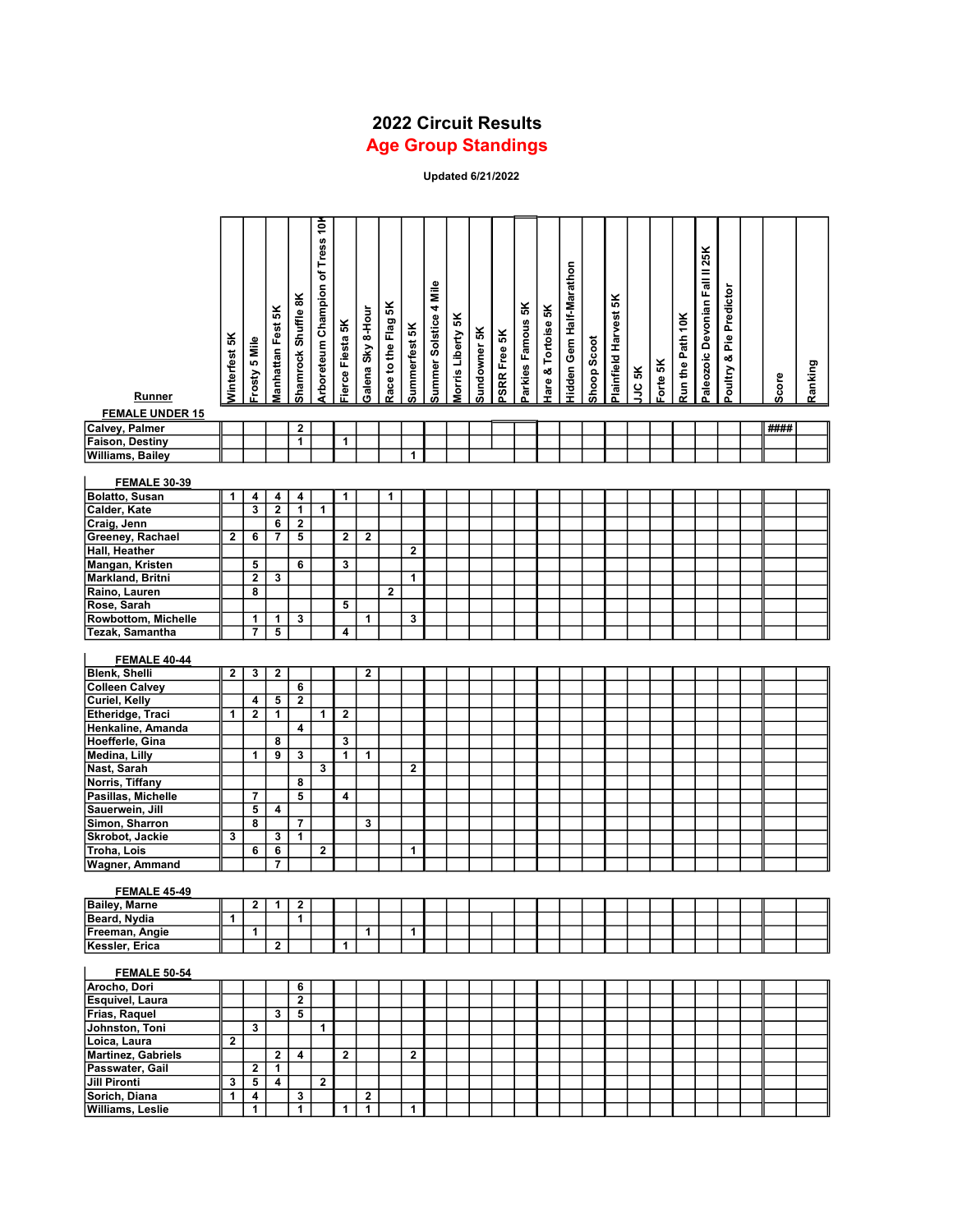| <b>FEMALE 55-59</b>                   |                         |                         |                         |                         |   |                         |                |              |                         |  |  |  |  |  |  |  |  |  |
|---------------------------------------|-------------------------|-------------------------|-------------------------|-------------------------|---|-------------------------|----------------|--------------|-------------------------|--|--|--|--|--|--|--|--|--|
| Acup, Fawm                            |                         | $\mathbf{2}$            | 1                       |                         |   |                         |                |              |                         |  |  |  |  |  |  |  |  |  |
| Barry, Laura                          |                         | $\overline{2}$          | $\overline{2}$          | $\mathbf{2}$            |   |                         |                |              |                         |  |  |  |  |  |  |  |  |  |
| Costa, Liz                            | $\overline{1}$          | 1                       |                         |                         |   | 1                       |                |              | 1                       |  |  |  |  |  |  |  |  |  |
| Lathrop, Karen                        |                         |                         |                         | $\mathbf{1}$            |   |                         | 1              |              |                         |  |  |  |  |  |  |  |  |  |
| Quigley, Lori                         | $\mathbf{2}$            |                         | 3                       |                         |   | 3                       | $\overline{2}$ |              |                         |  |  |  |  |  |  |  |  |  |
| Rice, Rebecca                         | 3                       | 3                       | 5                       |                         |   |                         |                |              |                         |  |  |  |  |  |  |  |  |  |
| Smith, Tammy                          |                         |                         |                         |                         |   | $\overline{\mathbf{2}}$ |                | 1            |                         |  |  |  |  |  |  |  |  |  |
| Tocwish, Alicia                       |                         |                         | $\overline{4}$          | 3                       |   | 4                       |                |              | $\mathbf{2}$            |  |  |  |  |  |  |  |  |  |
|                                       |                         |                         |                         |                         |   |                         |                |              |                         |  |  |  |  |  |  |  |  |  |
| <b>FEMALE 60-64</b><br>Kiernan, Jane  |                         | $\mathbf{2}$            | $\mathbf{2}$            | 4                       | 1 |                         |                |              |                         |  |  |  |  |  |  |  |  |  |
| Rahnm, Eva                            |                         |                         |                         | $\mathbf{2}$            |   |                         |                |              |                         |  |  |  |  |  |  |  |  |  |
| Skisak, Eileen                        |                         | 1                       | 1                       | 1                       |   |                         |                | $\mathbf{1}$ | 1                       |  |  |  |  |  |  |  |  |  |
| <b>Walker, Vickie</b>                 |                         | 3                       | $\overline{\mathbf{3}}$ | $\overline{\mathbf{3}}$ |   | 1                       | 1              |              |                         |  |  |  |  |  |  |  |  |  |
| <b>Warren, Judith</b>                 |                         | $\overline{4}$          | $\overline{4}$          |                         |   |                         |                | $\mathbf{2}$ |                         |  |  |  |  |  |  |  |  |  |
|                                       |                         |                         |                         |                         |   |                         |                |              |                         |  |  |  |  |  |  |  |  |  |
| <b>FEMALE 65-69</b>                   |                         |                         |                         |                         |   |                         |                |              |                         |  |  |  |  |  |  |  |  |  |
| Raino, Mary                           |                         |                         | 1                       |                         |   | 1                       |                | 1            |                         |  |  |  |  |  |  |  |  |  |
| <b>Scheckel, Debbie</b>               | $\mathbf{1}$            |                         | $\overline{2}$          |                         |   |                         |                | $\mathbf 2$  |                         |  |  |  |  |  |  |  |  |  |
| <b>Walters, Debra</b>                 | 3                       |                         | 4                       |                         |   | $\overline{\mathbf{2}}$ |                |              |                         |  |  |  |  |  |  |  |  |  |
| <b>Welsh, Darcy</b>                   | $\overline{2}$          |                         | $\overline{\mathbf{3}}$ |                         |   |                         |                |              | 1                       |  |  |  |  |  |  |  |  |  |
|                                       |                         |                         |                         |                         |   |                         |                |              |                         |  |  |  |  |  |  |  |  |  |
| <b>FEMALE 70 &amp; OVER</b>           | $\mathbf{1}$            |                         | $\mathbf{1}$            |                         |   |                         |                |              | 1                       |  |  |  |  |  |  |  |  |  |
| Stapleton, Carol                      |                         |                         |                         |                         |   |                         |                |              |                         |  |  |  |  |  |  |  |  |  |
| <b>MALE UNDER 15</b>                  |                         |                         |                         |                         |   |                         |                |              |                         |  |  |  |  |  |  |  |  |  |
| Craig, Peyton                         |                         |                         | $\mathbf{2}$            |                         |   |                         |                |              |                         |  |  |  |  |  |  |  |  |  |
| Ethridge, Parker                      |                         |                         | $\overline{1}$          |                         |   |                         |                |              |                         |  |  |  |  |  |  |  |  |  |
| Koerner, Casey                        |                         |                         |                         | 1                       |   |                         |                |              |                         |  |  |  |  |  |  |  |  |  |
| Mangan, Logan                         |                         |                         |                         | 3                       |   |                         |                |              |                         |  |  |  |  |  |  |  |  |  |
| Raino, Emerson                        |                         | 1                       |                         |                         |   |                         |                | 1            |                         |  |  |  |  |  |  |  |  |  |
|                                       |                         |                         |                         |                         |   |                         |                |              |                         |  |  |  |  |  |  |  |  |  |
| <b>MALE 30-39</b>                     |                         |                         |                         |                         |   |                         |                |              |                         |  |  |  |  |  |  |  |  |  |
| Markland, JT                          | 1                       | 1                       | 1                       |                         |   |                         |                |              | 1                       |  |  |  |  |  |  |  |  |  |
| Crickman, Justin                      |                         |                         | $\mathbf{2}$            |                         |   |                         |                |              |                         |  |  |  |  |  |  |  |  |  |
| Ernesto, Antonio                      |                         |                         | $\overline{\mathbf{3}}$ | 1                       |   |                         |                |              |                         |  |  |  |  |  |  |  |  |  |
| Henkaline, Dustin                     |                         |                         |                         |                         |   |                         |                |              |                         |  |  |  |  |  |  |  |  |  |
| <b>MALE 40-44</b>                     |                         |                         |                         |                         |   |                         |                |              |                         |  |  |  |  |  |  |  |  |  |
| Aguilar, Dan                          |                         | 3                       | $\mathbf{1}$            |                         |   |                         |                |              | 1                       |  |  |  |  |  |  |  |  |  |
| Ethridge, Tom                         |                         |                         | $\overline{\mathbf{3}}$ | 3                       |   | 1                       |                |              |                         |  |  |  |  |  |  |  |  |  |
| Garcia, Nick                          |                         | $\overline{2}$          | $\overline{2}$          | $\overline{2}$          |   |                         |                |              |                         |  |  |  |  |  |  |  |  |  |
| Huerta, Efrain                        |                         |                         | $\overline{4}$          | 4                       |   | $\mathbf{2}$            | 1              |              |                         |  |  |  |  |  |  |  |  |  |
| Mangabhai, Damien                     |                         | $\mathbf{1}$            |                         | 1                       |   |                         | $\overline{2}$ |              | $\overline{\mathbf{2}}$ |  |  |  |  |  |  |  |  |  |
|                                       |                         |                         |                         |                         |   |                         |                |              |                         |  |  |  |  |  |  |  |  |  |
| <b>MALE 45-49</b>                     |                         |                         |                         |                         |   |                         |                |              |                         |  |  |  |  |  |  |  |  |  |
| Forbes, Sean                          |                         | 1                       | $\mathbf{2}$            |                         |   |                         |                |              |                         |  |  |  |  |  |  |  |  |  |
| Kisner, Griffen                       | $\bf 2$                 |                         |                         |                         |   |                         |                |              |                         |  |  |  |  |  |  |  |  |  |
| Olszewski, Russ                       |                         |                         |                         | $\mathbf{2}$            |   |                         |                |              | 1                       |  |  |  |  |  |  |  |  |  |
| Walker, Mark                          | -1                      |                         | 1 <sup>1</sup>          | 1                       |   |                         |                |              |                         |  |  |  |  |  |  |  |  |  |
| <b>MALE 50-54</b>                     |                         |                         |                         |                         |   |                         |                |              |                         |  |  |  |  |  |  |  |  |  |
| Esquivel, Apolonio                    |                         | 1                       |                         | 1                       |   |                         | 1              |              |                         |  |  |  |  |  |  |  |  |  |
| Kirsch, Steve                         |                         | $\overline{\mathbf{3}}$ |                         | $\overline{\mathbf{3}}$ |   |                         |                |              |                         |  |  |  |  |  |  |  |  |  |
| Martinez, Javier                      |                         | $\overline{2}$          | $\mathbf{1}$            | $\overline{2}$          |   | 1                       |                |              | 1                       |  |  |  |  |  |  |  |  |  |
| Pironti, Rudolph                      | 1                       | 4                       | 3                       |                         | 1 |                         |                |              |                         |  |  |  |  |  |  |  |  |  |
| Sikes, John                           |                         |                         | $\overline{2}$          |                         |   |                         |                |              |                         |  |  |  |  |  |  |  |  |  |
| <b>Williams, William</b>              |                         |                         |                         |                         |   | $\overline{2}$          |                | 1            | $\overline{2}$          |  |  |  |  |  |  |  |  |  |
|                                       |                         |                         |                         |                         |   |                         |                |              |                         |  |  |  |  |  |  |  |  |  |
| <b>MALE 55-59</b>                     |                         |                         |                         |                         |   |                         |                |              |                         |  |  |  |  |  |  |  |  |  |
| Mayle, Darrell                        |                         | $\mathbf{2}$            | $\mathbf{2}$            | $\mathbf{2}$            |   | 1                       |                |              |                         |  |  |  |  |  |  |  |  |  |
| Munrom, Kent                          |                         |                         |                         | $\overline{1}$          |   |                         |                |              |                         |  |  |  |  |  |  |  |  |  |
| Nelson, Mark                          | $\mathbf{1}$            | $\mathbf{1}$            | $\mathbf{1}$            |                         |   |                         |                |              |                         |  |  |  |  |  |  |  |  |  |
| Tocwish, Tim                          |                         |                         | 3                       | $\overline{\mathbf{3}}$ |   | $\mathbf{2}$            |                |              | $\mathbf{1}$            |  |  |  |  |  |  |  |  |  |
|                                       |                         |                         |                         |                         |   |                         |                |              |                         |  |  |  |  |  |  |  |  |  |
| <b>MALE 60-64</b><br>Bornhofen, Larry |                         | 1                       |                         | 1                       |   |                         |                | 1            | 1                       |  |  |  |  |  |  |  |  |  |
| Gora, Bill                            |                         |                         | $\mathbf{2}$            |                         |   |                         |                |              |                         |  |  |  |  |  |  |  |  |  |
| Klaeser, Peter                        | $\overline{2}$          |                         | $\overline{\mathbf{3}}$ |                         |   |                         |                |              |                         |  |  |  |  |  |  |  |  |  |
| Topf, Stephen                         | $\overline{\mathbf{1}}$ |                         | $\mathbf{1}$            |                         |   | $\mathbf{1}$            |                |              | $\overline{2}$          |  |  |  |  |  |  |  |  |  |
|                                       |                         |                         |                         |                         |   |                         |                |              |                         |  |  |  |  |  |  |  |  |  |